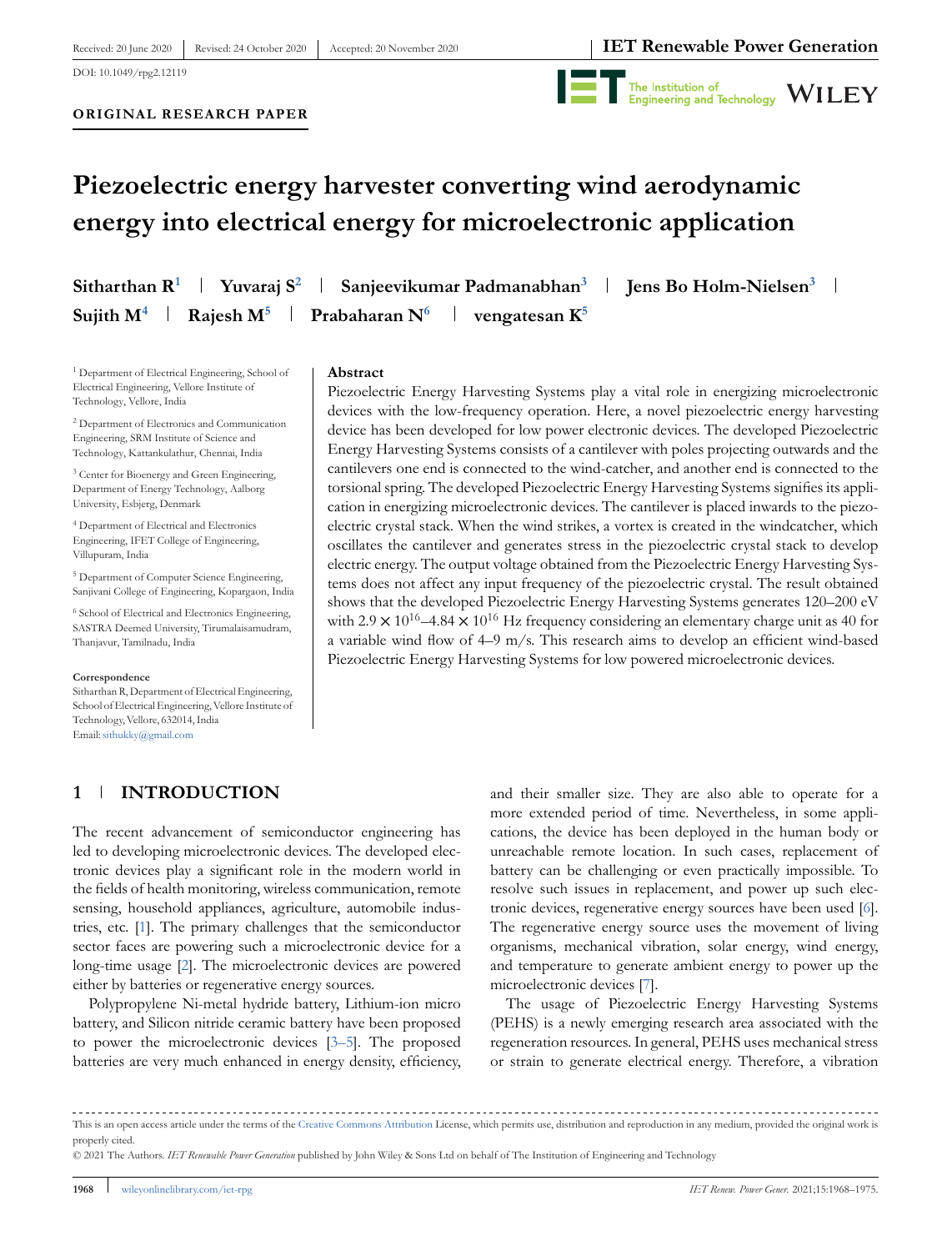source is additionally required for PEHS to generate vibration. Some approaches have focused on vibration sources for PEHS from natural energy such as solar, wind, ocean, and external motion in the literature [8–10]. A raindrop based PEHS has been developed [8]. This approach uses raindrops to generate vibration for the PEHS. However, according to the monsoon season earth doesn't get rainfall all through the year. Therefore, this approach has limitations in its usage. PEHS based on the vibration of the vehicle in public roadways has been proposed [9]. The proposed approach has an efficient way of generating stress and strain.

Nevertheless, the thin film gets torn and damages quickly due to the striking an object by the vehicle. Memory alloy based PEHS has been proposed in [10]. The required vibration for the PEHS has been produced by heating and cooling the memory alloy. Furthermore, wind energy is another valuable natural resource used as a source of vibration in PEHS [11]. A laminar wind tunnel with the wind as a source of vibration for PEHS has been studied [12]. In another approach, a bioinspired piezo-leaf architecture is fabricated using thin-film piezoelectric cell has been studied [13]. In [14], the authors proposed a wind-based PEHS which uses bimorph-piezoelectric mounted on a windmill. The above work uses wind energy to develop mechanical vibration through unsteady pressure of the vortex created by the wind flow. The research conducted uses thin-film piezoelectric cells and they are usually capable of generating a very less power in mW. In another approach, an energy harvester comprising a cantilever attached to piezoelectric patches is proposed [15]. This approach uses the crosswind field to generate 2W power and is possibly achieved when the resonant frequency of the cantilever harvester is close to the vortex shedding frequency. The article has concluded that critical and enhanced piezoelectric crystal is required for efficient PEHS [16–19]. Several researchers have applied piezoelectric energy harvesting systems. By enhancing the piezoelectric crystal, a new power od 30–50 mW can be achieved higher than the previous work.

In this literature, an experimental study has been carried out to evaluate the efficiency of the proposed PEHS. The proposed approach uses wind vortex phenomena to generate vibration for the piezoelectric crystal. The advantage of the proposed PEHS is that it consists of a wind catcher that is able to catch the wind in all directions. Furthermore, it is designed in such a way that it comes back to the normal position with the help of a torsional spring when there is no wind flow. Therefore, damage of the piezoelectric crystal can be avoided. The cantilever is placed inwards to the piezoelectric crystal stack. When the wind strikes, a vortex is created in the windcatcher, which oscillates the cantilever and generates stress in the piezoelectric crystal stack to develop electric energy. The piezoelectric used in the proposed harvesting system is made of thiol capped ZnO based Polyvinyl di-Fluoride (PVDF) piezoelectric crystal. Therefore, the PVDF polymer has higher efficiency than the conventionally used Zirconate Titanate (PZT), Macro Fibre Composites (MFC), and Quick Pack (QP) material. The output voltage obtained from the PEHS does not affect any input frequency of the piezoelectric crystal. The result obtained shows that the developed PEHS generates 120–200 eV with



**FIGURE 1** Modelling of the proposed PEHS, (a) cantilever with projected poles, (b) piezoelectric crystal stack, (c) piezoelectric crystal stack fixed to cantilever, (d) complete setup of proposed PEHS

 $2.9 \times 1016 - 4.84 \times 1016$  Hz frequency considering an elementary charge unit as 40 for a variable wind flow of 4–9 m/s. This research facilitates to develop an efficient wind-based PEHS for low powered microelectronic devices.

# **2 MODELLING AND FUNCTION OF THE PROPOSED PIEZOELECTRIC ENERGY HARVESTING SYSTEM FOR WIND-INDUCED VIBRATION**

The method of harvesting electric energy from mechanical vibration is known as the piezoelectric effect. Conversely, it could be seen as an ability of piezoelectric crystals to generate an electric charge in response to applied mechanical stress. In this study, wind energy is set to apply mechanical stress to the piezoelectric crystals. The amount of energy obtained using this effect is known as piezoelectricity. The developed PEHS model consists of a wind catcher made up of PVC material. The windcatcher is designed in such a way that it is possible to capture wind from all directions [20–22]. The wind capture is mounted over a cantilever. The cantilever is made of an aluminium rod whose length L is 1.2 m and a diameter of 1 cm. The cantilever one end is connected to windcatcher, and another end is connected to torsional spring. The cantilever consists of pole projecting outward, whose pole is made of ethylene propylene diene monomer rubber as shown in Figure 1(a). Figure 1(b) shows the piezoelectric crystal stack THIOL capped Zinc Oxide based Polyvinylidene Fluoride (THIOL-ZnO+PVDF). The THIOL-ZnO+PVDF is fabricated based on [23–25]. The material properties of the developed THIOL+ZnO+PVDF based piezo electric crystal is listed in Table 1. The dimensions of Thiol+PVDF is volume 2.34  $\times$  10<sup>-3</sup>, lateral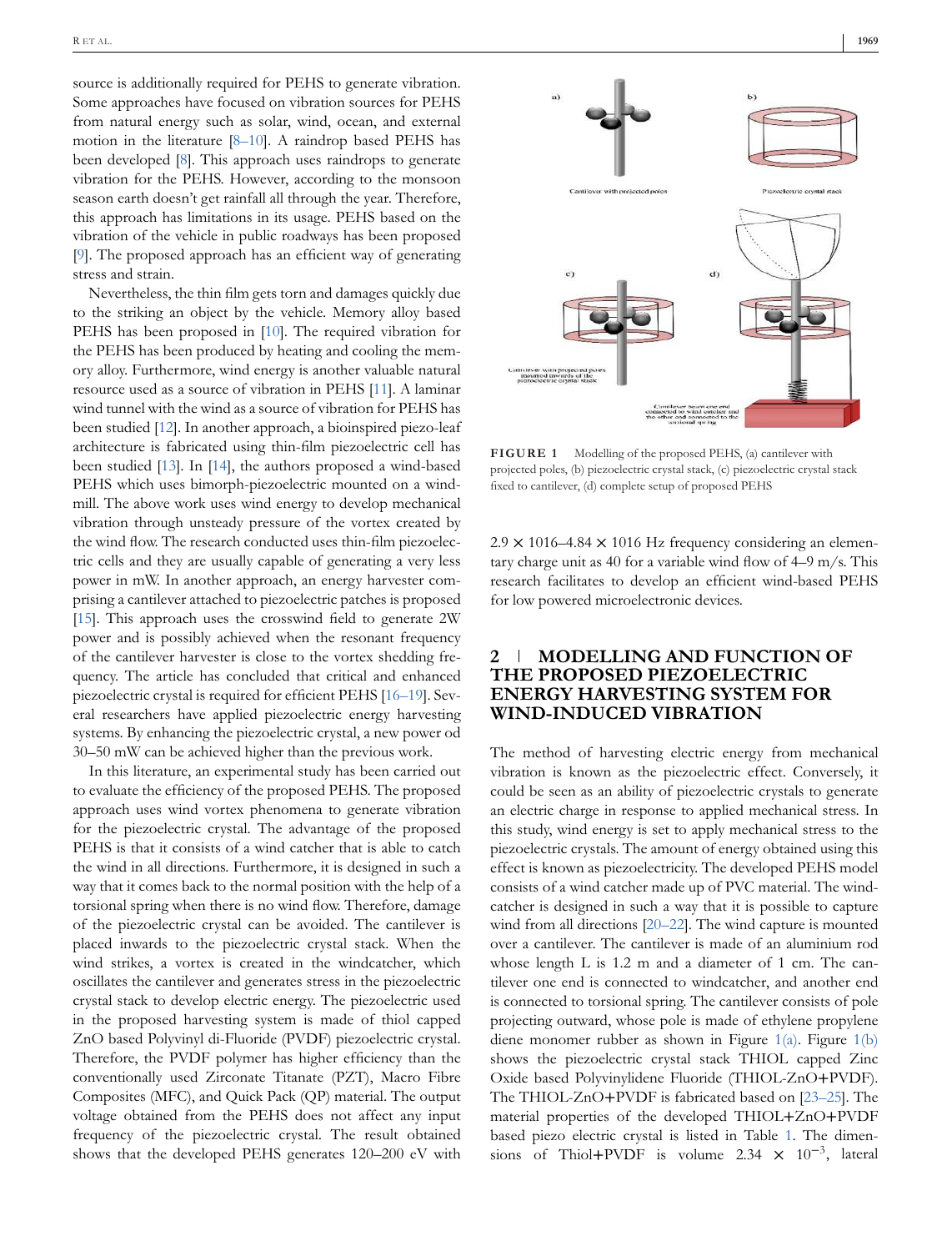**TABLE 1** Material properties of thiol capped PVDF

| <b>Standard properties</b>                    | Thiol+PVDF       |
|-----------------------------------------------|------------------|
| Melting point in $^{\circ}$ C                 | 154-184          |
| Specific gravity in $g/cm^3$ )                | $1.75 - 1.80$    |
| Tensile Strength at environment condition     | $36 - 56$        |
| Elongation at environment condition           | $25 - 500$       |
| Izod impact strength at environment condition | $160 - 530$      |
| Coefficient of thermal expansion              | $\sim 10^{-4}$   |
| Dielectric constant, (1 kHz)                  | $7.5 - 13.2$     |
| Dielectric strength, (kV/mm)                  | $260 - 950$      |
| Dissipation factor, (1 kHz)                   | $0.0163 - 0.019$ |



**FIGURE 2** The function of the cantilever for wind strike

area 0.47, and surface area 0.50; the dimension of PVDF is volume 2.36  $\times$  10<sup>-3</sup>, lateral area 0.469, and surface area 0.501; and the dimension of PZT is volume 2.32  $\times$  10<sup>-3</sup>, lateral area 0.469, and surface area 0.50, the values are calculated in m scale.

The piezoelectric stack is enclosed and covered by six-inch plastic material and fixed outer to the cantilever as shown in Figure 1(c). The cantilever is mounted on torsional spring, and the latter is fitted to the concrete support as shown in Figure 1(d). The proposed PEHS operates based on the wind vortex created by the flow of wind. The wind may strike the cantilever attached to the windcatcher. Figure 2 shows the function of the cantilever for wind strike. When the wind strikes the cantilever beam, the projected metal ball strikes the piezoelectric crystal to generate energy. The cantilever oscillates back and forth and forms a hyperbolic curve with the noticeable structures that a tangent to the end of the cantilever always intersects its point along the middle axis. The corresponding Lagrangian

**1970** R ET AL.

equation is given as [26–30] shown below:

$$
L = \frac{1}{2}m(L_e\theta)^2
$$
  
 
$$
- \left\{\frac{1}{2}k(L_e\theta)^2 - \mu B \cos(\theta - \beta) + k_u V \sin^2\beta\right\} (1)
$$

where *m* is the mass of poles in cantilever beam, *V* is the volume of the particle,  $k$  is the constant of the cantilever,  $L_e$ is the length of the cantilever,  $\mu$  is the angular momentum. The Lagrangian equation consists of two variables *θ* and *β*, and the corresponding equation for the two variables is given as:

$$
\frac{d}{dt}\frac{\partial L}{\partial \dot{\beta}} = \frac{\partial L}{\partial \beta} = \mu B \sin(\theta - \beta) - 2k_{\mu}V \sin \beta \cos \beta \quad (2)
$$

$$
\beta = \frac{B\theta}{B + H_k} \tag{3}
$$

$$
H_k = \frac{2k_u V}{\mu} \tag{4}
$$

Let, *θ* be the angle, and as the function of the Lagrangian equation, it is given as follows:

$$
\theta - \beta = \frac{\theta H_k}{B + H_k} \tag{5}
$$

then,

*d dt*  $\partial L$  $\frac{\partial L}{\partial \dot{\theta}} = \frac{\partial L}{\partial \theta}$  (6)

Therefore,

$$
mL_e^2 \ddot{\theta} = -kL_e^2 \theta - \mu B \sin\left(\frac{\theta H_k}{B + H_k}\right) \left(\frac{H_k}{B + H_k}\right)
$$

$$
-2k_u V \sin\left(\frac{\theta B}{B + H_k}\right) \cos\left(\frac{\theta B}{B + H_k}\right) \left(\frac{\beta}{B + H_k}\right)
$$
(7)

$$
mL_e^2 \ddot{\theta} = -kL_e^2 \theta - \mu B \theta \left(\frac{H_k}{B + H_k}\right)^2 - \mu H_k \theta \left(\frac{B}{B + H_k}\right)_{(8)}
$$

$$
mL_e^2\theta = \ddot{\theta} + \theta \left( \frac{kL_e^2 + \frac{\mu BH_k}{B + H_k}}{mL_e^2} \right) \tag{9}
$$

$$
mL_e^2\theta = \ddot{\theta} + \theta \left(\omega_0^2 + \frac{kL_e^2 + \frac{\mu BH_k}{B + H_k}}{mL_e^2}\right) = 0 \tag{10}
$$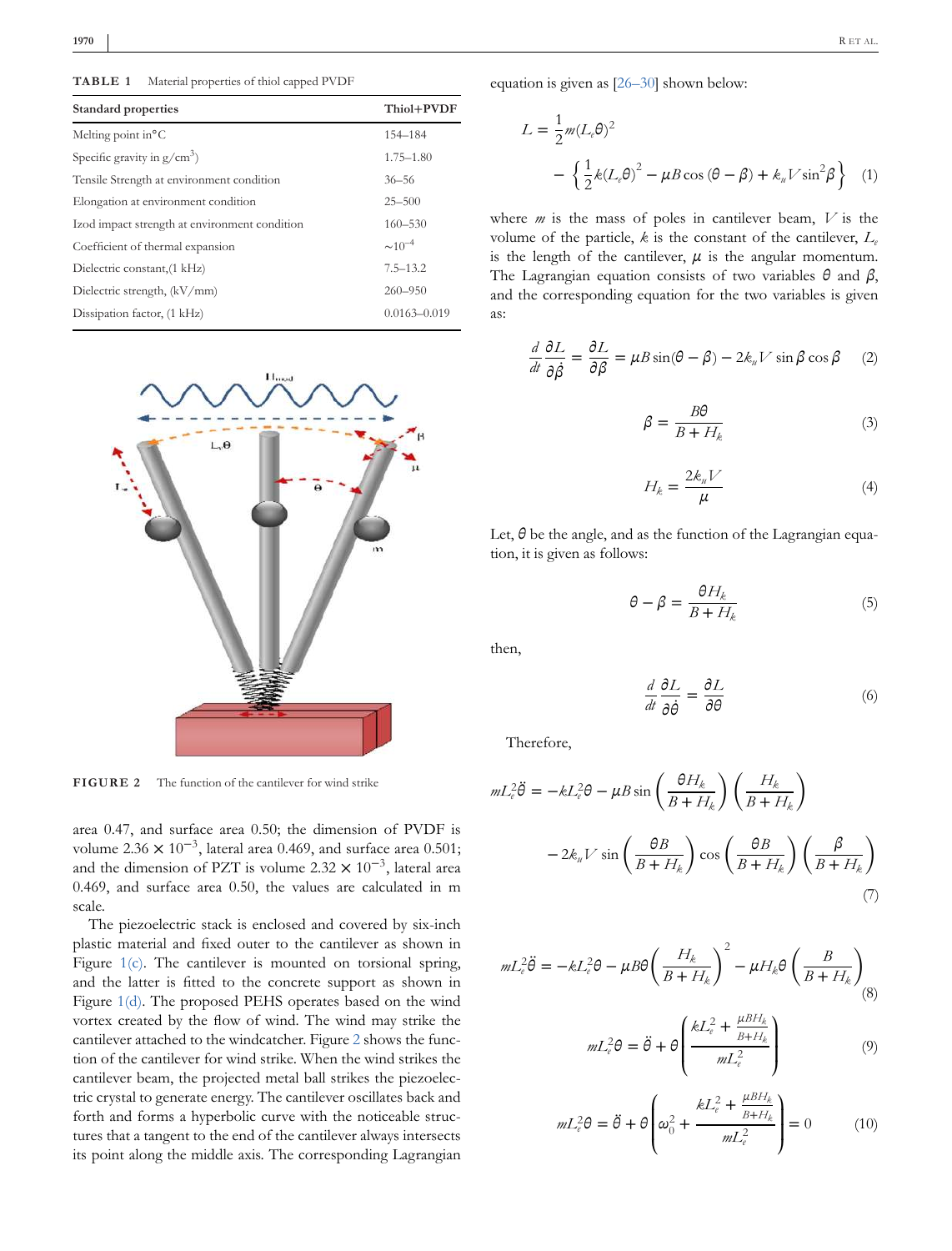where,

$$
\omega^2 = \left(\omega_0^2 + \frac{kL_e^2 + \frac{\mu BH_k}{B + H_k}}{mL_e^2}\right) \tag{11}
$$

The solution of the differential equation is  $\theta(t)$  =  $C_1$  cos  $\omega t$  +  $C_2$  sin  $\omega t$ , where  $C_1$  and  $C_2$  are the coefficients determined by the initial condition. The binomial equation is given as in [29]; see below:

$$
\frac{\omega - \omega_0}{\omega_0} = \frac{\Delta \omega}{\omega_0} = \frac{\mu H H_k}{2k L_e^2 (H + H_k)}\tag{12}
$$

From the above equation, the voltage generated in the piezoelectric stack is given as:

$$
V_{PEHS} = \frac{e31B(H + H_k)}{2C_v} \int_{L}^{L+\alpha} \frac{d^2\omega}{dx} dx
$$
 (13)

where  $C_{\rm v}$  is the electric capacity of the piezoelectric stack,  $e31$ is the electric constant and  $\alpha = 8$  when the cantilever gets vibrated (i.e.)  $\alpha$  orientation angle of the beam measured for the study. The voltage generated in the developed model is given as:

$$
V_{g,PEHS} = \frac{\epsilon 31B(H + H_k)\rho A v^2 B \mu L}{4C_v}
$$

$$
\times \text{Sin}\omega t \times \sum_{n=1}^{\infty} \frac{C_n}{B_n \Delta \omega^2} \int_{L}^{L+\alpha} \frac{d^2 \omega}{dx} dx \qquad (14)
$$

Here, the charge is generated as given below:

$$
Q_g(t) = C_v \times V_{g,PEHS}(t)
$$
 (15)

The charge is generated when the projected poles squeeze the piezoelectric crystal and cantilever moves to its stable position when there is no wind flow employing torsional spring. Based on the load, the output power varies when analysed using the load test. The real power generated by the developed PEHS can be calculated through root mean square (RMS) for a time period *T*. The total power generated by the proposed PEHS for the period of 0–*T* is given as:

$$
P_{(RMS)} = \sqrt{\frac{1}{T} \int_{0}^{T} [p(t)]^2 dt}
$$
 (16)

Where,  $p(t)$  is the extracted power for the piezoelectric stack mounted to the cantilever at time  $0 \le t \le T$ , when  $p(t) = \frac{dQ_g(t) \times V_g p_E H S}{l}$  $\frac{w_{g,PLID}}{dt}$ .



**FIGURE 3** Architecture diagram of the proposed PEHS



**FIGURE 4** Experimental setup of the fabricated PEHS

#### **3 RESULTS AND DISCUSSION**

The architecture of the proposed PEHS is shown in Figure 3. In the architecture, the piezoelectric crystal stack is connected to the voltage regulator. The function of the voltage regulator is to maintain a constant output voltage. The voltage regulator uses 7806 IC (Integrated Circuit) voltage regulator with two 0.22 *µ*F capacitors connected parallel; for more details on its function see: [31]. The output of the voltage regulator is connected to the 3 V LED load. To measure the voltage and current flowing through the circuit a multimeter is connected in series to measure current in A and connected in parallel to measure voltage in volts. Further, to analyse the load characteristics, the 3 V LED load is replaced by load resistors of 10, 33, 57, 70, 100, 120, 160, 220, 240, 300, and 360 k $\Omega$ , respectively. The voltage and current are measured using the multimeter and corresponding power is calculated.

The experimental setup of the proposed wind vortex phenomena based PEHS is shown in Figure 4. Figure  $4(a)$  shows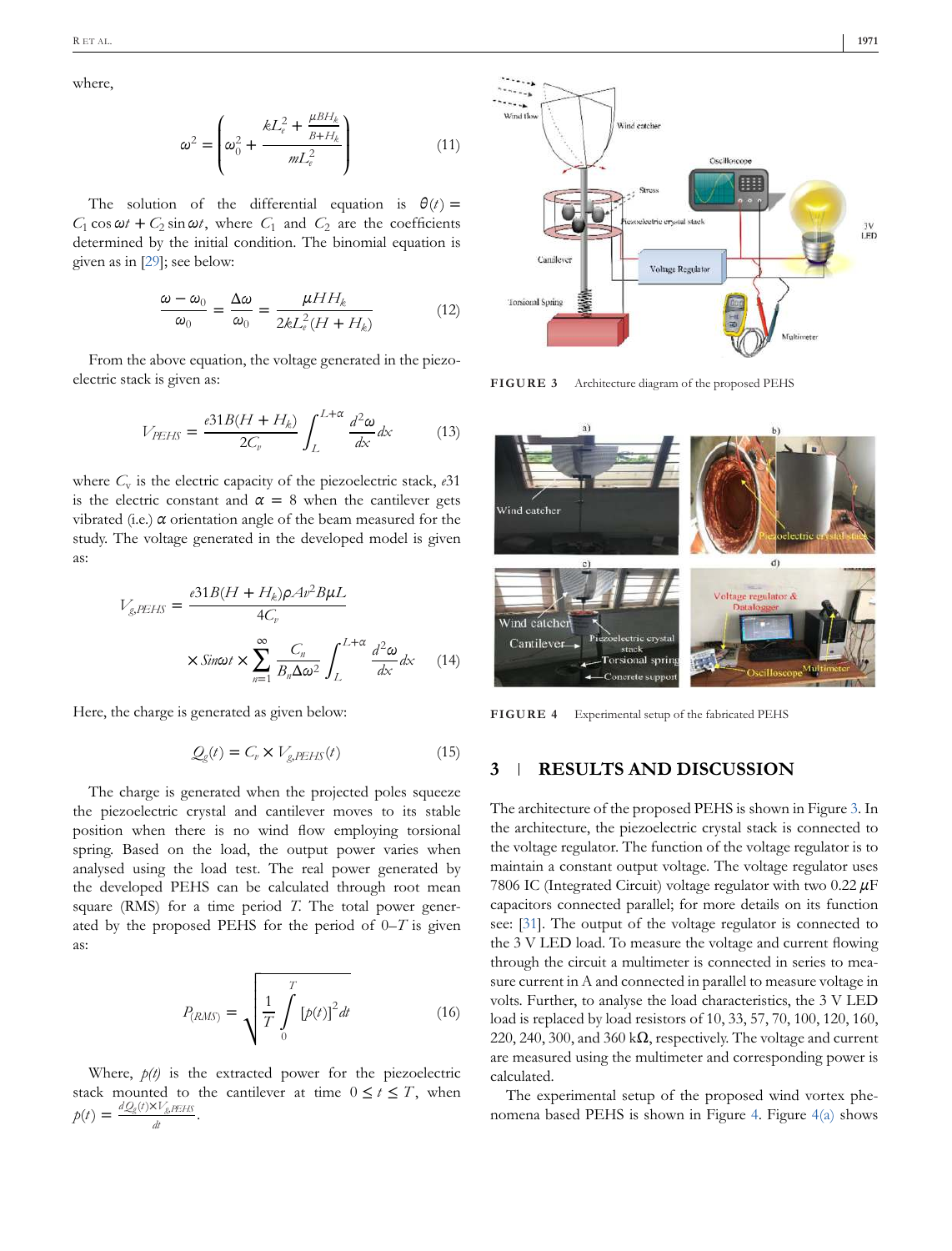

**FIGURE 5** Circuit diagram from the load test

the photograph of the windcatcher, which is attached to the cantilever. The cantilever has a pole projection, as shown in Figure 4(a) and its bottom is grounded to a concrete bed through a torsional spring. Figure 4(b) shows the thiol capped PVDF piezoelectric stack. The fabricated PEHS consists of 3 stacks, which are connected in series to form a complete piezoelectric stack pack. The fabricated stacks are kept in a PVC holder so that the stacks get protected from the outer environment, as shown in Figure  $4(b)$ . Figure  $4(c)$  shows the complete setup of the fabricated wind vortex based PEHS. Figure 4(d) shows the measuring instruments of the fabricated PEHS setup.

To evaluate the behaviour of the fabricated PEHS, a load test is conducted under peak load condition. The circuit used for analysing the load test is shown in Figure 5. The PEHS is connected to the load resistors of 10, 33, 57, 70, 100, 120, 160, 220, 240, 300, and 360 k $\Omega$ , respectively. The voltage and current are measured using the multimeter, and corresponding power is calculated.

#### **3.1 Experimental validation**

To validate the performance of the proposed wind vortex phenomena based PEHS, the developed PEHS has been subject to analysis under three cases: (a) Computational Fluid Dynamic (CFD) analysis for the windcatcher, (b) output power analysis for the wind speed of 5–10 m/s under reasonable the condition with different piezoelectric crystal stacks PVDF and PZT, and (c) behaviour of proposed PEHS under loaded condition.

Initially, the developed windcatcher is validated to prove the phenomena of the vortex. The developed windcatcher is modelled in 3D and has been subjected to CFD analysis. Figure 6 shows the results obtained for the CFD analysis for the developed windcatcher. From Figure 6(a), it can be observed that the wind is allowed to flow from east to west. It can be noted that the windcatcher blocks the wind flow and creates vortex at the right of the 3D image viewed in the top angle. Figure  $6(b)$  shows the CFD analysis for the developed windcatcher for 3D view. In this analysis, wind flow is set to flow from west to east, and it can be noted that a high-pressure vortex is created in the windcatcher. From this analysis, it can be understood that the developed windcatcher for the proposed PEHS can catch the wind flow and create a vortex in its blades.



**FIGURE 6** Computational fluid dynamic (CFD) analysis of the windcatcher, (a) vortex shedding at the windcatcher 2D top view, and (b) vortex shedding at the windcatcher 3D view



FIGURE 7 Wind speed measured in the study

In further analysis, the proposed PEHS is exposed to the wind flow of 5–10 m/s. The real-time wind speed measured has been depicted in Figure 7. The wind flow is uncertain and varies between 4 m/s to 12 m/s at an average speed of 9 m/s. Figure 8 shows the output voltage measured for the proposed PEHS. From the figure, it can be observed that from 0 to 1 s the windcatcher caught a mild wind flow, hence with slight vibration, the PEHS has not produced a small voltage output. From 1 to 2 s, the windcatcher has experienced strong wind flow; therefore, due to the vibration of wind flow, the PEHS has generated an



**FIGURE 8** Output voltage observed in the developed PEHS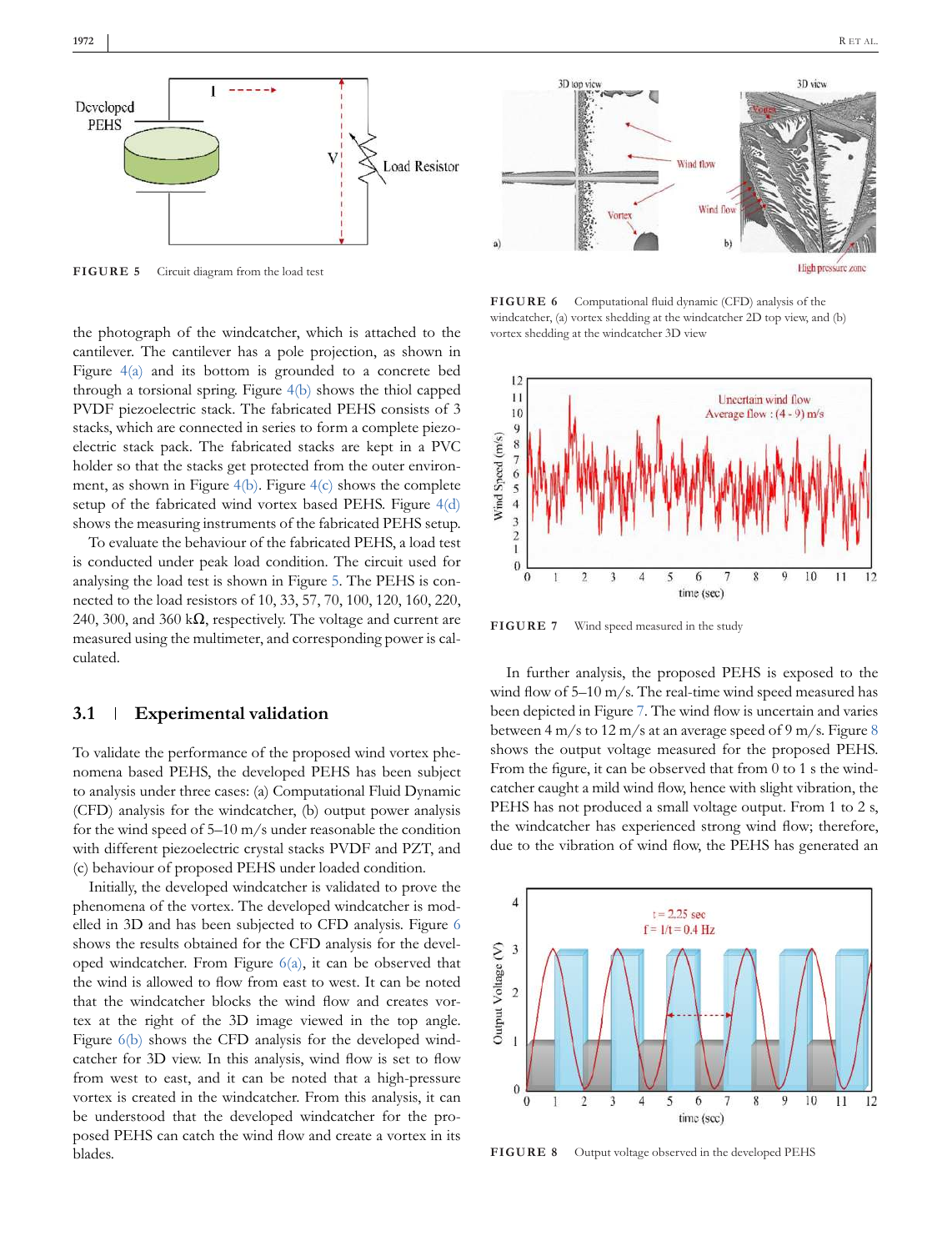

**FIGURE 9** RMS voltage of the studied PEHS

output voltage of 3 V for with a frequency of 0.4 Hz. The RMS voltage obtained for the PEHS is depicted in Figure 9. From the figure, it can be observed that it delivers an average RMS voltage of 3.2 V. The PVDF based PEHS delivers an average RMS voltage of 2.67 V and PZT delivers an RMS voltage of 1.97 V.

The corresponding peak power obtained for developed PEHS, PVDF and PZT is depicted in Figure 10. The peak voltage has been analysed based on different wind flow and frequency. Figure 10(a) depicts the peak voltage obtained for high wind flow of 9–12 m/s. The maximum peak voltage occurs as 4000 cycles and it has been observed that developed PEHS with thiol capped PVDF has a higher peak value of 4 V. Figure 10(b)

It has been observed that a peak voltage of 1.83, 1.4, and 1.39 V at 4000 cycles for developed PEHS, PVDF, and PZT based PEHS, respectively. Figure 10(c) depicts the peak voltage obtained for very-low wind speed  $\lt$  3 m/s. The probability of generating a voltage at this wind flow is less. It has been observed that a peak voltage of 0.5, 0.31, and 0.3 V at 4000 cycles for developed PEHS, PVDF, and PZT based PEHS, respectively

The proposed PEHS is subjected to load test, and the connections are given as per the circuit diagram is shown in Figure 5. In this analysis, the load resistors of different values of 10, 33, 57, 70, 100, 120, 160, 220, 240, 300, and 360 kΩ are used as the load for the PEHS. The corresponding output power is depicted in Figure 11. From the figure, it can be observed that with an increase in load, the power increases. It can be seen that the power increases linearly with an increase in load. The output power does not always increase; it gets decreases when the load is increased after a certain point.

Furthermore, a comparative analysis has been carried out in [15, 19], and corresponding analysis results are shown in Table 2. In this analysis, only PEHS with single stack has been



**FIGURE 10** Peak voltage observed in the studied PEHS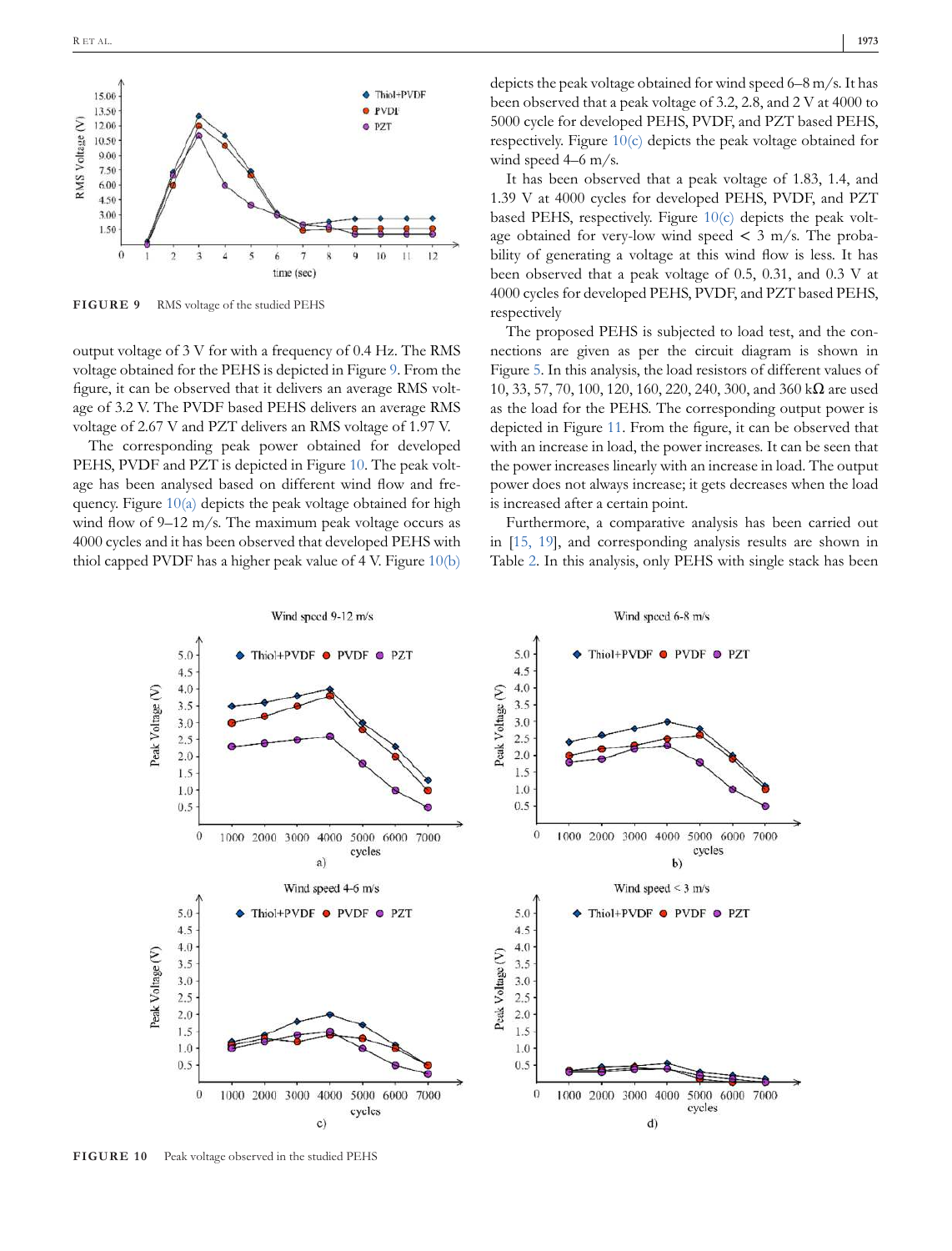



**FIGURE 11** Output power observed in the studied PEHS

**TABLE 2** Comparative analysis of different wind-based PEHS

| The piezoelectric energy<br>harvesting system | Piezoelectric material | Max. output<br>power [W] |
|-----------------------------------------------|------------------------|--------------------------|
| Proposed PEHS                                 | Thiol capped PVDF      | 2.6                      |
| PEHS with PVDF                                | <b>PVDF</b>            | 1.63                     |
| PEHS with PZT                                 | PZT                    | 1.06                     |
|                                               |                        |                          |

compared with the other works. From the table, it can be seen that the proposed PEHS generates a 120–200 eV with  $2.9 \times 1016 - 4.84 \times 1016$  Hz frequency considering the elementary charge unit as 40 with an output power of 2.6 W for 240  $k\Omega$  loads. Thus, the results show the effectiveness of our novel wind-based PEHS scheme, which can generate electric power for the microelectronic devices.

#### **4 CONCLUSION**

Piezoelectric energy harvesting is a promising field of generating clean energy from the excitation of mechanical vibration for energizing the microelectronic appliances. In this paper, a novel wind excitation based piezoelectric energy harvesting system has been developed. The developed system is evaluated under different studies, and the following observation is noted:

- 1. Developed piezoelectric energy harvesting system has the capability to generate vibration under all sort of wind direction by creating a vortex in the windcatcher and able to generate electric energy effectively at the speed of 4–11 m/s.
- 2. The thiol capped PVDF piezoelectric crystal stack generates 120–200 eV with 2.9 × 1016–4.84 × 1016 Hz frequency considering an elementary charge unit as 40.
- 3. The projection in the cantilever can be adjusted following the wind speed to avoid the striking of the piezoelectric crystal.

The result obtained for the developed PEHS is quite standard. The PEHS can generate 3 V with 0.4 Hz frequency for an uncertain wind flow of 4–11 m/s. It is also observed that it can generate an RMS voltage of 3.2 V with a peak power of 4 V at wind speed 9–11 m/s. Further, it is observed from the load

test that the developed PEHS can generate an output power of 2.6 W, which is more enough to power the microelectronic devices and wireless sensor devices. The output shows the success of the developed PEHS and the novel wind-based PEHS provides efficient energy and can be utilized for energizing microelectronic appliances.

#### **ACKNOWLEDGEMENT**

This research received funding from the Science and Engineering Research Board, Department of Science and Technology, Government of India (ECR/2017/000259) and the authors would like to thank Raga Academic Solutions, Chennai for their support in fabrication.

## **REFERENCES**

- 1. Andò, B., et al.: A measurement methodology for the characterization of a compensated nonlinear energy harvester for vertical operation. IEEE Trans. Instrum. Meas. 68(8), 3032–3041 (2018)
- 2. Sitharthan, R., et al.: Analysis on smart material suitable for autogenous microelectronic application. Mater. Res. Express 6(10), 105709 (2019)
- 3. Sukumar, V., et al.: High Voltage MOSFET Gate/Bulk Driver Controller for a Microbattery Switch Matrix in a 0.35 *µ* m Microwave SOI Technology. Analog Integrated Circuits and Signal Process. 44(3), 203–211 (2005)
- 4. Tanaka, S., et al.: Silicon nitride ceramic-based two-dimensional microcombustor. J. Micromech. Microeng. 13(3), 502 (2003)
- 5. Yang, W.M., et al.: Microscale combustion research for application to micro thermophotovoltaic systems. Energy Convers. Manage. 44(16), 2625–2634 (2003)
- 6. Li, H., Tian, C., Deng, Z.D.: Energy harvesting from low frequency applications using piezoelectric materials. Appl. Phys. Rev. 1(4), 041301 (2014)
- 7. Matsouka, D., Vassiliadis, S., Bayramol, D.V.: Piezoelectric textile fibers for wearable energy harvesting systems. Mater. Res. Express 5(6), 065508 (2018)
- 8. Ilyas, M.A., Swingler, J.: Piezoelectric energy harvesting from raindrop impacts. Energy 90, 796–806 (2015)
- 9. Xiong, H., Wang, L.: Piezoelectric energy harvester for public roadway: On-site installation and evaluation. Appl. Energy 174, 101–107 (2016)
- 10. Reddy, A.R., et al.: Piezoelectric energy harvester with shape memory alloy actuator using solar energy. IEEE Trans. Sustainable Energy 6(4), 1409– 1415 (2015)
- 11. Oy, S.A., Özdemir, A.E.: Piezoelectric-based low-power wind generator design and testing. Arabian Journal for Science and Engineering 43(6), 2759–2767 (2018)
- 12. Ovejas, V.J., Cuadras, A.: Multimodal piezoelectric wind energy harvesters. Smart Mater. Struct. 20(8), 085030 (2011)
- 13. Li, S., Yuan, J., Lipson, H.: Ambient wind energy harvesting using crossflow fluttering. J. Appl. Phys 109, 026104 (2011)
- 14. Priya, S.: Modeling of electric energy harvesting using piezoelectric windmill. Appl. Phys. Lett. 87(18), 184101 (2005)
- 15. Kwon, D.S., et al.: Piezoelectric energy harvester converting strain energy into kinetic energy for extremely low frequency operation. Appl. Phys. Lett. 104(11), 113904 (2014)
- 16. Wang, Q., Wu, N.: A review on structural enhancement and repair using piezoelectric materials and shape memory alloys. Smart Mater. Struct. 21(1), 013001 (2011)
- 17. Shivashankar, P., Gopalakrishnan, S.: Review on the use of piezoelectric materials for active vibration, noise, and flow control. Smart Mater. Struct. 29, 053001 (2020)
- 18. Singh, A., et al.: Low cost fabrication of polymer composite (h-ZnO+ PDMS) material for piezoelectric device application. Mater. Res. Express 3(7), 075702 (2016)
- 19. Wu, N., Wang, Q., Xie, X.: Wind energy harvesting with a piezoelectric harvester. Smart Mater. Struct. 22(9), 095023 (2013)